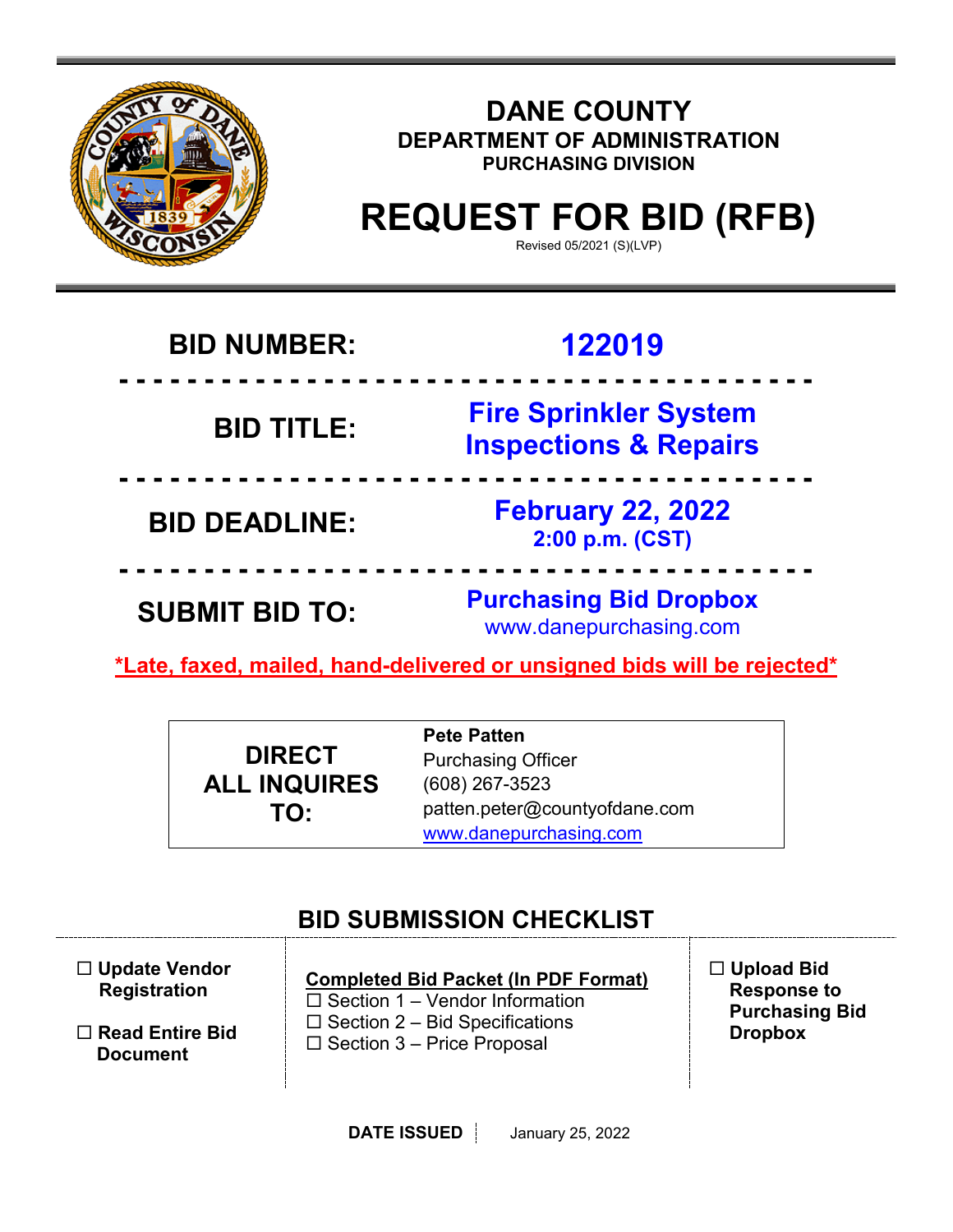#### **VENDOR INFORMATION**

#### **VENDOR NAME:**

| Vendor Information (address below will be used to confirm Local Vendor Preference) |                  |  |  |  |
|------------------------------------------------------------------------------------|------------------|--|--|--|
| <b>Address</b>                                                                     |                  |  |  |  |
| <b>City</b>                                                                        | County           |  |  |  |
| <b>State</b>                                                                       | $Zip+4$          |  |  |  |
| <b>Vendor Rep. Name</b>                                                            | <b>Telephone</b> |  |  |  |
| <b>Title</b>                                                                       |                  |  |  |  |
| <b>Email</b>                                                                       |                  |  |  |  |
| Dane County Vendor #                                                               |                  |  |  |  |

**Local Vendor Preference**<br>(*Reference General Guidelines #1.6*) *(Reference General Guidelines #1.6)* **Local Content Vendor Preference Locally Based & Owned Vendor Locally Operated Vendor Non-Locally Operated Vendor No Local Vendor Preference**

**Does Not Apply To This Bid** *(Reference General Guidelines #1.7)*

**Cooperative Purchasing** *(Reference General Guidelines #1.8)*

 $\Box$  I agree to furnish the commodities or services of this bid to municipalities and state agencies.  $\Box$  I do not agree to furnish the commodities or services of this bid to municipalities and state agencies.

#### **Fair Labor Practice Certification** *(Reference General Guidelines #1.9)*

 Vendor has not been found by the National Labor Relations Board ("NLRB") or the Wisconsin Employment Relations Commission ("WERC") to have violated any statute or regulation regarding labor standards or relations in the seven years prior to the date this bid submission is signed.

 $\Box$  Vendor has been found by the National Labor Relations Board ("NLRB") or the Wisconsin Employment Relations Commission ("WERC") to have violated any statute or regulation regarding labor standards or relations in the seven years prior to the date this bid submission is signed.

| Addenda – we hereby acknowledge receipt, review and use of the following addenda, if applicable. |                    |                    |             |
|--------------------------------------------------------------------------------------------------|--------------------|--------------------|-------------|
| $\Box$ Addendum #1 $\Box$ Addendum #2                                                            | $\Box$ Addendum #3 | $\Box$ Addendum #4 | $\Box$ None |

#### **Signature Affidavit**

In signing this bid, we certify that we have not, either directly or indirectly, entered into any agreement or participated in any collusion or otherwise taken any action in restraint of free competition; that no attempt has been made to induce any other person or firm to submit or not to submit a bid; that this bid has been independently arrived at without collusion with any other bidder, competitor or potential competitor; that this bid has not been knowingly disclosed prior to the opening of bids to any other bidder or competitor; that the above statement is accurate under penalty of perjury.

The undersigned, submitting this bid, hereby agrees with all the terms, conditions, and specifications required by the County in this Request for Bid, and declares that the attached bid and pricing are in conformity therewith.

**Signature:** \_\_\_\_\_\_\_\_\_\_\_\_\_\_\_\_\_\_\_\_\_\_\_\_\_\_\_\_\_ **Title:** \_\_\_\_\_\_\_\_\_\_\_\_\_\_\_\_\_\_\_\_\_

| Title: |  |
|--------|--|
|        |  |

**Printed Name:** \_\_\_\_\_\_\_\_\_\_\_\_\_\_\_\_\_\_\_\_\_\_\_\_\_\_ **Date:** \_\_\_\_\_\_\_\_\_\_\_\_\_\_\_\_\_\_\_\_\_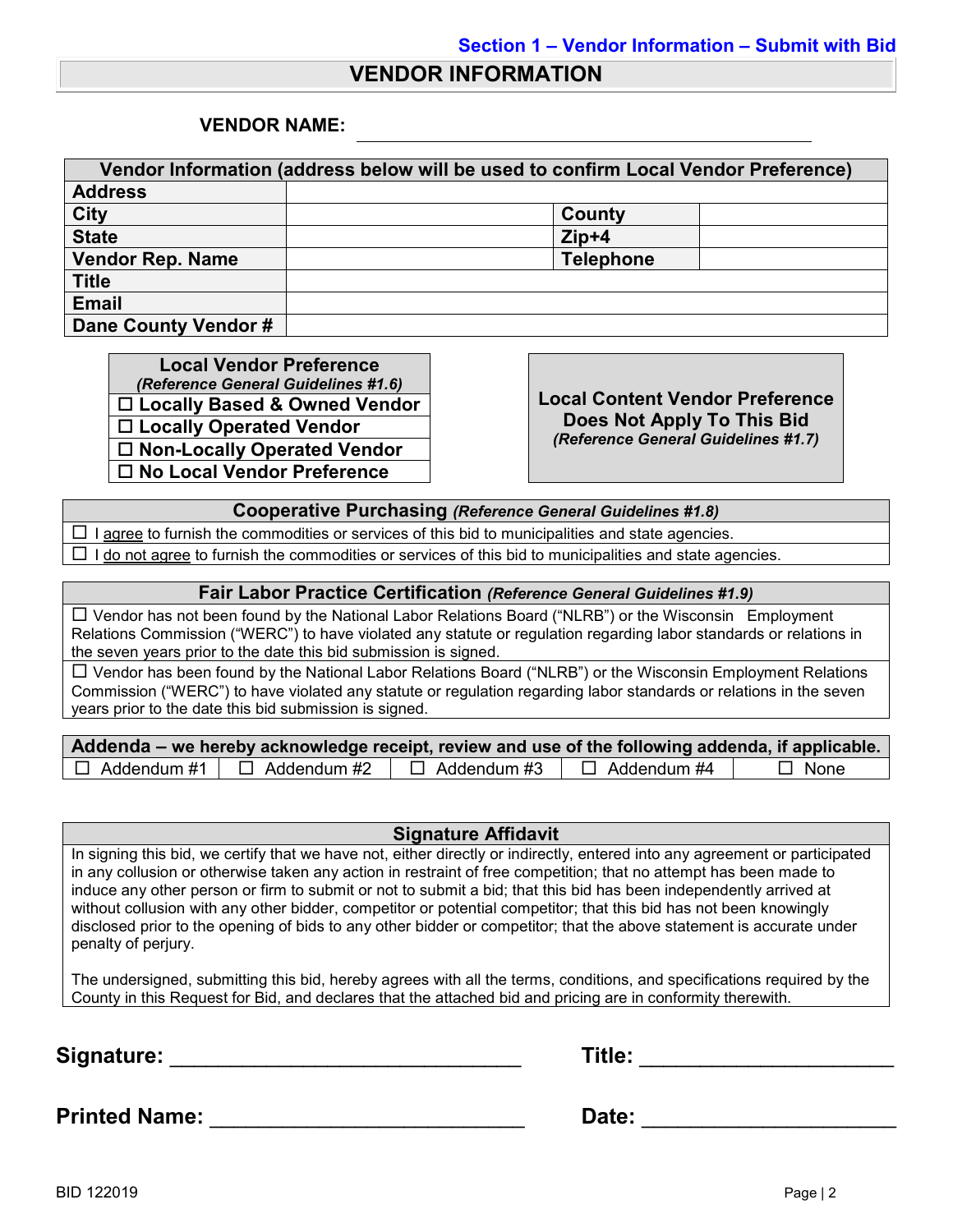## Dane County as represented by the Purchasing Division will accept bids for the purchase of specified item(s) as described within this document.

**Specification Compliance:** Bidder shall complete every space in the area provided with either a check mark to indicate the item being bid is exactly as specified **(Yes),** or deviates from bid specification **(No).** Any deviation from the minimum specifications stated herein must be identified in detail in the Specifications Deviations section of the bid and must include a description of how the proposed item(s) differ from the bid requirements, along with detailed justification for such deviation. Bidder shall include photos and schematics as necessary, for complete clarification.

The specifications below describe an acceptable product. Minor variations in specification may be accepted if, in the opinion of County staff, they do not adversely affect the quality, maintenance or performance of the item(s). Dane County reserves the right to accept or reject any and all bids, to waive informalities and to choose the bid that best meets the specifications and needs of the County.

**Term:** The contract shall be effective on the date indicated on the Dane County purchase order or the Dane County contract execution date and shall run until December 31, 2022 from that date with four possible one-year extensions available upon mutual agreement.

If applicable, any renewal terms are not automatic extensions. Vendor performance may be taken into consideration in the decision by the contracting agencies and the Purchasing Division to either continue this contract into each possible renewal term or to terminate and re-bid this contract.

Anticipated Start Date: March 1, 2022

#### **Site Visits**

Section 3 – Price Proposal contains the type(s) of system(s) for each Dane County location. There is a chart in Section 2 – Bid Specifications which lists a site contact name and phone number for each Dane County location so bidders can ask questions and make appointments for site visits as needed. This chart should be used by the awarded vendor to schedule all inspections and repairs. Site visits are not mandatory and the system/equipment information listed within this document is believed to be accurate, but bidders are responsible for verifying any information they feel is necessary to submit an accurate bid.

If you wish to make a site visit, look up the contact person at each desired location and call to request an appointment. Appointments should be made between 8:00 am – 4:00 pm from January 25, 2022 – February 22, 2022. Vendors seeking a site visit may only have 2 representatives at each site visit.

#### **\*\*Public Safety Building and Ferris Center Site Visits\*\***

If you plan to schedule a site visit at the Public Safety Building and/or Ferris Center, a background check must be completed and approved by the Dane County Sheriff's Department prior to the scheduled appointment. Please plan accordingly. Complete and send in the background check documentation for each person that will be making the site visit. Allow enough time for the background check to take place and be approved.

**The Background Check Form is located on Attachment A.**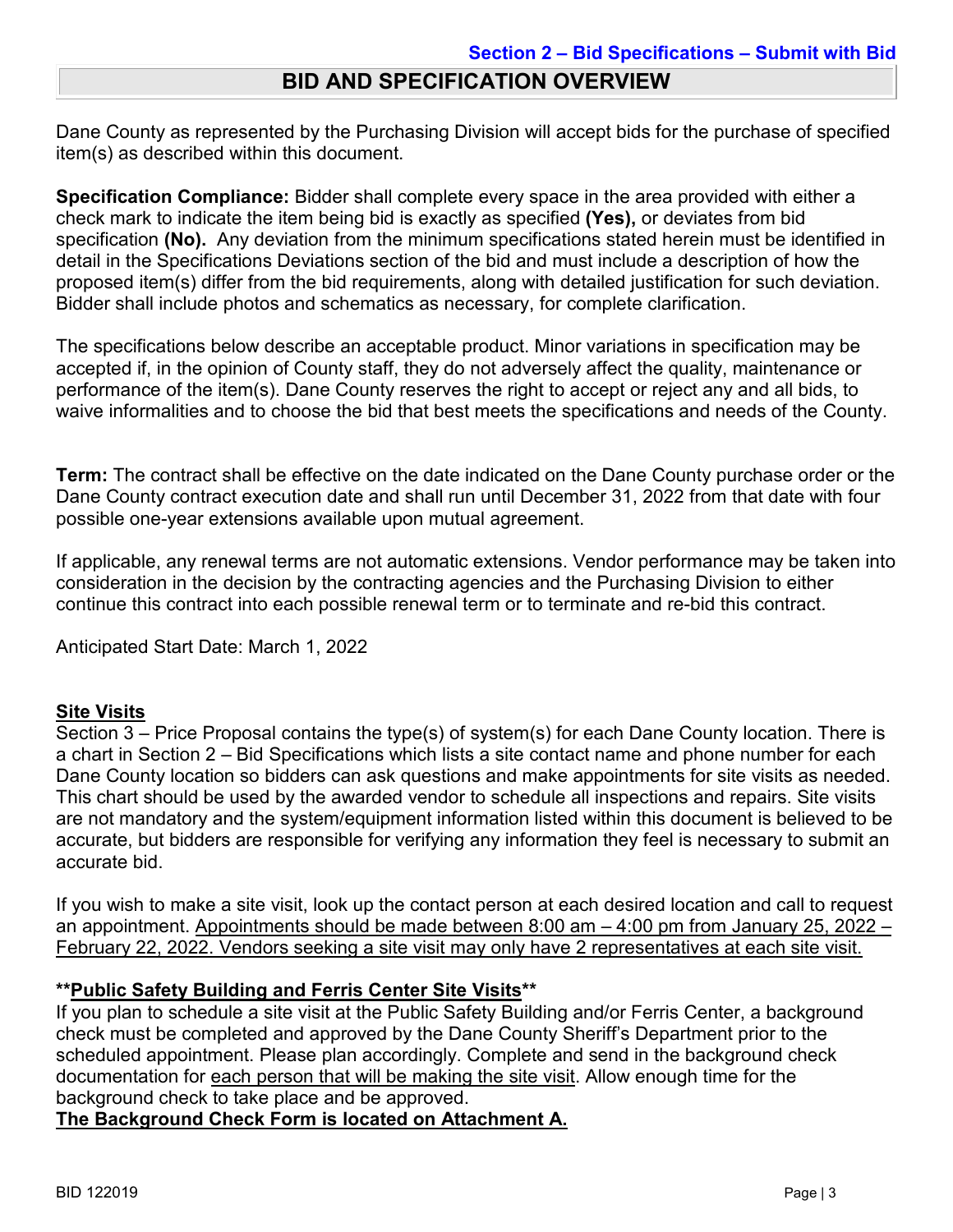## **BID SPECIFICATIONS Fire Sprinkler System Inspections & Repairs**

| #              | <b>Description</b>                                                                                                                                                                                                                                                                                                     |                        |                        |  |
|----------------|------------------------------------------------------------------------------------------------------------------------------------------------------------------------------------------------------------------------------------------------------------------------------------------------------------------------|------------------------|------------------------|--|
| 1              | <b>SCOPE OF SERVICES</b>                                                                                                                                                                                                                                                                                               |                        | <b>Spec Compliance</b> |  |
| $\overline{2}$ | All work listed shall be performed in a thorough and professional manner<br>and in accordance with accepted industry methods and practices. All work<br>shall be in strict compliance with all local and state codes, ordinances, laws,<br>and policies.                                                               | $\square$ YES          | $\square$ NO           |  |
| $\overline{3}$ | The provider shall provide an adequate number of competent, properly<br>trained personnel with sufficient supervision to provide the required services<br>at all times. The provider shall provide all personnel with a complete set of<br>specifications and schedules to ensure all required services are completed. | $\square$ YES          | $\square$ NO           |  |
| 4              | All tools and equipment shall be provided by the provider and shall meet all<br>applicable local, State and Federal Standards.                                                                                                                                                                                         | $\Box$ YES             | $\square$ NO           |  |
| 5              | <b>TECHNICAL &amp; PERFORMANCE</b>                                                                                                                                                                                                                                                                                     | <b>Spec Compliance</b> |                        |  |
| 6              | Perform inspections, testing and maintenance of fire sprinkler systems, fire<br>pumps and standpipes and all other fire sprinkler related equipment and<br>systems at various County locations. All work shall be performed by<br>properly certified technicians and licensed automatic fire sprinkler provider.       | $\square$ YES          | $\square$ NO           |  |
| $\overline{7}$ | A minimum of 5 years of experience providing same or similar services<br>outlined within the scope of this bid.                                                                                                                                                                                                        | $\Box$ YES             | $\square$ NO           |  |
| 8              | <b>INSPECTIONS</b>                                                                                                                                                                                                                                                                                                     | <b>Spec Compliance</b> |                        |  |
| 9              | Quarterly (3 total) and Annual (1 total) fire sprinkler system inspections/tests<br>shall be performed for each location. The inspections should be conducted<br>within 95 days of the previous inspection and in accordance with the most<br>recently adopted edition of the NFPA 25.                                 | $\Box$ YES             | $\square$ NO           |  |
| 10             | All fire suppression systems inspections shall be conducted in accordance<br>with the most recently adopted edition of the NFPA 25.                                                                                                                                                                                    | $\square$ YES          | $\square$ NO           |  |
| 11             | Some locations may require 5 Year Inspections and should include, at<br>minimum, all pressure gauges replaced, pressure and flow test on dry stand<br>pipe systems, check valve maintenance and internal pipe investigation.<br>These locations are noted in the pricing section.                                      | $\Box$ YES             | $\square$ NO           |  |
| 12             | <b>MAINTENANCE AND REPAIR SERVICES</b>                                                                                                                                                                                                                                                                                 |                        | <b>Spec Compliance</b> |  |
| 13             | Must be able to provide maintenance and repair services to systems as<br>needed. This bid will not be awarded to a vendor who can only provide<br>sprinkler <i>inspection</i> services.                                                                                                                                | $\Box$ YES             | $\square$ NO           |  |
| 14             | <b>SCHEDULING</b>                                                                                                                                                                                                                                                                                                      |                        | <b>Spec Compliance</b> |  |
| 15             | All inspections shall be performed during normal working hours<br>8:00 am - 3:30 pm Monday through Friday.                                                                                                                                                                                                             | $\square$ YES          | $\square$ NO           |  |
| 16             | Inspection appointments shall be scheduled through each department<br>contact.                                                                                                                                                                                                                                         | $\square$ YES          | $\square$ NO           |  |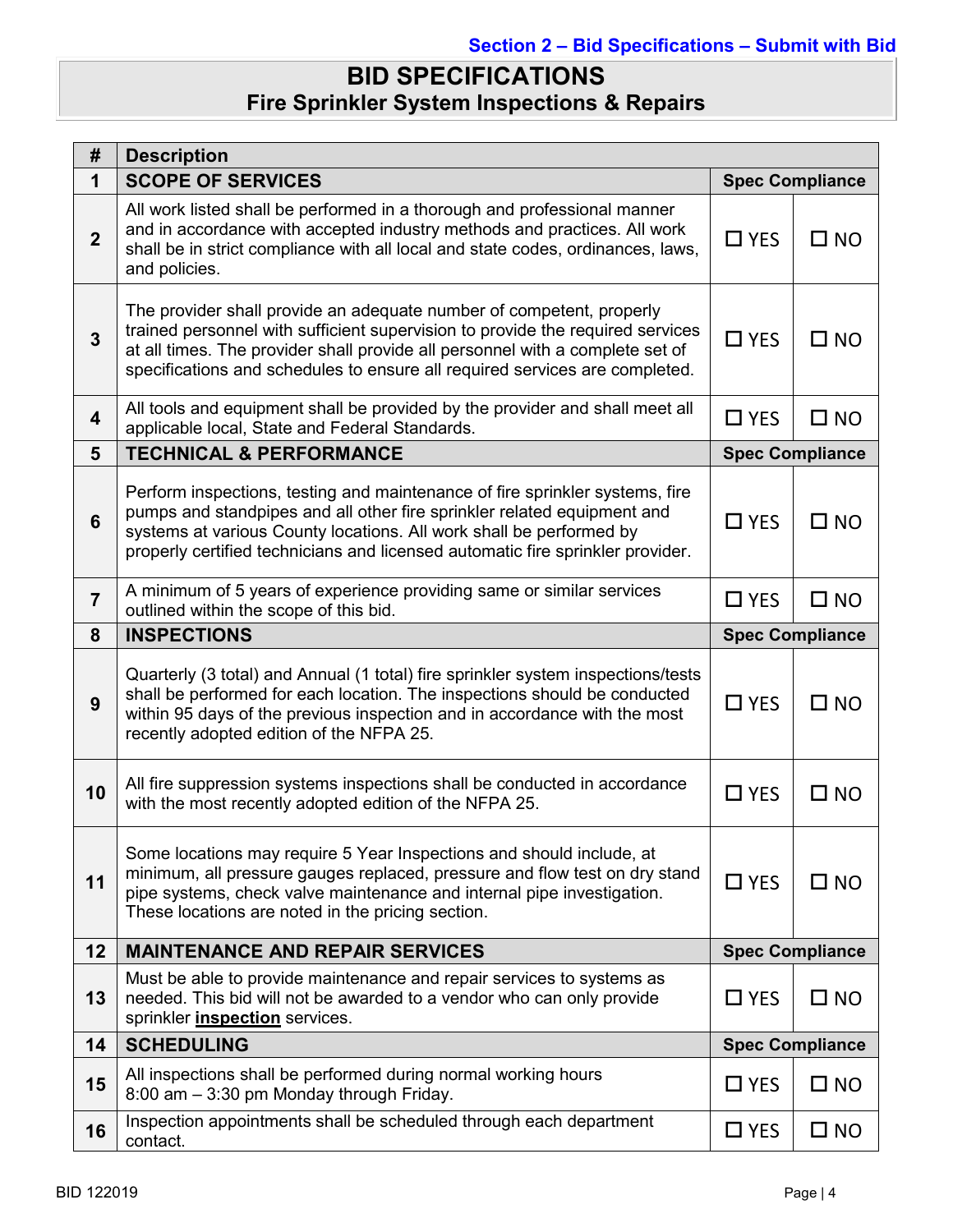| 17 | <b>DOCUMENTATION</b>                                                                                                                                                                                                                                                                     | <b>Spec Compliance</b> |                        |
|----|------------------------------------------------------------------------------------------------------------------------------------------------------------------------------------------------------------------------------------------------------------------------------------------|------------------------|------------------------|
| 18 | Completed inspections reports shall be submitted to the respective<br>department within five (5) working days of the completed inspections. All<br>inspections and reports shall be done in accordance with the most recently<br>adopted edition of NFPA 25.                             | $\square$ YES          | $\square$ NO           |
| 19 | Within 45 days of bid being awarded, vendor will provide Purchasing an<br>inventory list of all fire sprinkler systems at each location within the bid and<br>any locations that might be added at a later date. List must be in Excel<br>format.                                        | $\Box$ YES             | $\square$ NO           |
| 20 | In September of each year, vendor will provide Purchasing an updated<br>inventory list of all fire sprinkler systems at all Dane County locations<br>covered within this bid. List must be in Word or Excel format.                                                                      | $\Box$ YES             | $\square$ NO           |
| 21 | <b>INSPECTION INVOICING</b>                                                                                                                                                                                                                                                              |                        | <b>Spec Compliance</b> |
| 22 | An invoice shall be issued and emailed to the Dane County invoice email<br>address found on the Bill To section of each Dane County purchase order<br>issued for each location. The invoicing format shall be subject to change at<br>any time as subsequently requested by Dane County. | $\Box$ YES             | $\square$ NO           |
| 23 | All transportation and travel charges shall be incorporated in the bid for all<br>inspection costs.                                                                                                                                                                                      | $\Box$ YES             | $\square$ NO           |
| 24 | All invoices shall comply with the pricing and markups established by this<br>specification and bid and/or Dane County contract.                                                                                                                                                         | $\Box$ YES             | $\square$ NO           |
| 25 | All invoices for inspection services must be itemized and contain the<br>following information at minimum:                                                                                                                                                                               | $\Box$ YES             | $\square$ NO           |
| 26 | $\rightarrow$ Contractors Name                                                                                                                                                                                                                                                           | $\Box$ YES             | $\square$ NO           |
| 27 | $\rightarrow$ Remit To Address                                                                                                                                                                                                                                                           | $\Box$ YES             | $\square$ NO           |
| 28 | $\rightarrow$ Dane County Purchase Order Number                                                                                                                                                                                                                                          | $\Box$ YES             | $\square$ NO           |
| 29 | $\rightarrow$ Service location, including street address, building or department name                                                                                                                                                                                                    | $\Box$ YES             | $\square$ NO           |
| 30 | $\rightarrow$ Fire Alarm System Manufacturer/Model                                                                                                                                                                                                                                       | $\Box$ YES             | $\square$ NO           |
| 31 | $\rightarrow$ Time period of the services invoiced                                                                                                                                                                                                                                       | $\square$ YES          | $\square$ NO           |
| 32 | $\rightarrow$ Description of service provided                                                                                                                                                                                                                                            | $\square$ YES          | $\square$ NO           |
| 33 | $\rightarrow$ Price per the bid/contract, itemized so that the service and cost can be<br>readily identified as being a part of this bid/contract.                                                                                                                                       | $\Box$ YES             | $\square$ NO           |
| 34 | Only properly submitted invoices will be processed for payment. Any invoice<br>failing to comply with these provisions may be returned for correction and<br>reissue.                                                                                                                    | $\Box$ YES             | $\square$ NO           |
| 35 | Dane County shall not be responsible for paying any general charges,<br>including but not limited to 'sundries', 'miscellaneous parts charge' or<br>transportation, fuel, or other surcharges.                                                                                           | $\square$ YES          | $\square$ NO           |
| 36 | Overtime is generally not included and any billable overtime must be<br>expressly authorized in advance by the designated Dane County<br>representative. It is agreed that charges for unauthorized overtime will not<br>be considered legitimate and may not be paid.                   | $\Box$ YES             | $\square$ NO           |
| 37 | <b>REPAIR SERVICE INVOICING</b>                                                                                                                                                                                                                                                          |                        | <b>Spec Compliance</b> |
| 38 | An invoice shall be issued and emailed to the Dane County invoice email<br>address found on the Bill To section of each Dane County purchase order<br>issued for each location. The invoicing format shall be subject to change at<br>any time as subsequently requested by Dane County. | $\Box$ YES             | $\square$ NO           |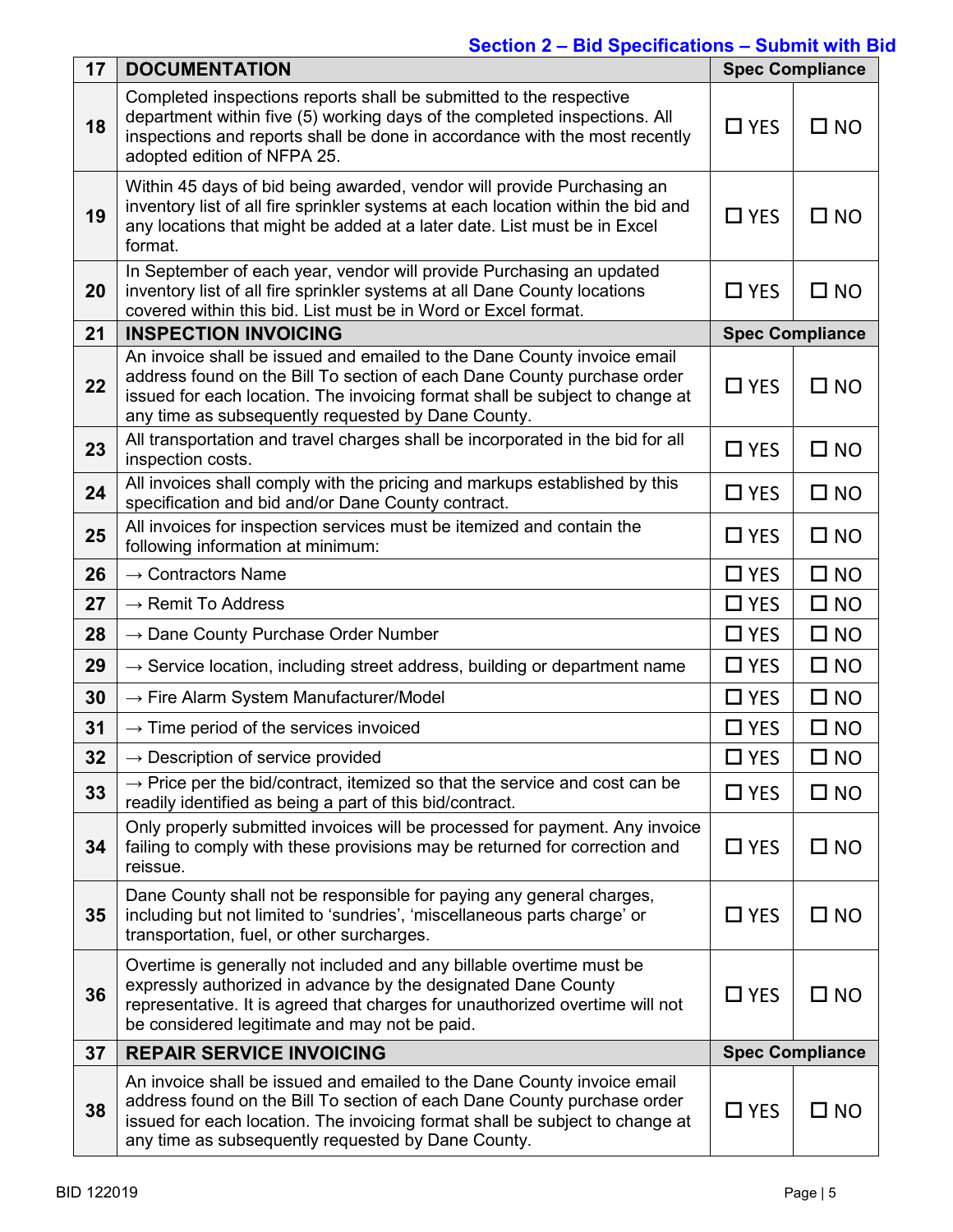| 39 | All transportation and travel charges shall be incorporated in the bid for all<br>repair rates/costs.                                                                                                                                                                                                                                                                      | $\Box$ YES | $\square$ NO           |
|----|----------------------------------------------------------------------------------------------------------------------------------------------------------------------------------------------------------------------------------------------------------------------------------------------------------------------------------------------------------------------------|------------|------------------------|
| 40 | All invoices shall comply with the pricing and markups established by this<br>specification and bid and/or Dane County contract.                                                                                                                                                                                                                                           | $\Box$ YES | $\square$ NO           |
| 41 | All invoices for repair services must be itemized and contain the following<br>information at minimum:                                                                                                                                                                                                                                                                     | $\Box$ YES | $\square$ NO           |
| 42 | $\rightarrow$ Contractors Name                                                                                                                                                                                                                                                                                                                                             | $\Box$ YES | $\square$ NO           |
| 43 | $\rightarrow$ Remit To Address                                                                                                                                                                                                                                                                                                                                             | $\Box$ YES | $\square$ NO           |
| 44 | $\rightarrow$ Dane County Purchase Order Number                                                                                                                                                                                                                                                                                                                            | $\Box$ YES | $\square$ NO           |
| 45 | $\rightarrow$ Date of service, time of arrival and departure                                                                                                                                                                                                                                                                                                               | $\Box$ YES | $\square$ NO           |
| 46 | $\rightarrow$ A complete description of the services provided                                                                                                                                                                                                                                                                                                              | $\Box$ YES | $\square$ NO           |
| 47 | $\rightarrow$ A complete breakdown of the number of labor hours                                                                                                                                                                                                                                                                                                            | $\Box$ YES | $\square$ NO           |
| 48 | $\rightarrow$ The applicable hourly labor rate(s)                                                                                                                                                                                                                                                                                                                          | $\Box$ YES | $\square$ NO           |
| 49 | $\rightarrow$ Individual part prices and manufacturer's part number                                                                                                                                                                                                                                                                                                        | $\Box$ YES | $\square$ NO           |
| 50 | $\rightarrow$ Copy of invoice(s) for replacement parts and materials                                                                                                                                                                                                                                                                                                       | $\Box$ YES | $\square$ NO           |
| 51 | $\rightarrow$ Copy of invoice(s) for equipment rental charges and markup (if<br>applicable)                                                                                                                                                                                                                                                                                | $\Box$ YES | $\square$ NO           |
| 52 | $\rightarrow$ Name of County's representative that authorized the service                                                                                                                                                                                                                                                                                                  | $\Box$ YES | $\square$ NO           |
| 53 | Only properly submitted invoices will be processed for payment. Any invoice<br>failing to comply with these provisions may be returned for correction and<br>reissue.                                                                                                                                                                                                      | $\Box$ YES | $\square$ NO           |
| 54 | Dane County shall not be responsible for paying any general charges,<br>including but not limited to 'sundries', 'miscellaneous parts charge' or<br>transportation, fuel, or other surcharges.                                                                                                                                                                             | $\Box$ YES | $\square$ NO           |
| 55 | Overtime is generally not included and any billable overtime must be<br>expressly authorized in advance by the designated Dane County<br>representative. It is agreed that charges for unauthorized overtime will not<br>be considered legitimate and may not be paid.                                                                                                     | $\Box$ YES | $\square$ NO           |
| 56 | <b>BACKGROUND CHECKS/SECURITY/COVID PROCEDURES</b>                                                                                                                                                                                                                                                                                                                         |            | <b>Spec Compliance</b> |
| 57 | Awarded vendor employees and technicians must be able to pass and then<br>comply with all new or existing security procedures, background checks,<br>reasonable sign-in and sign-out procedures, etc. for each location. This<br>includes but is not limited to Dane County Sheriff's Office and State of WI<br>Department of Health Services background check procedures. | $\Box$ YES | $\square$ NO           |
| 58 | All vendor personnel providing services to Dane County locations<br>must adhere to the COVID protocols for each location. Protocols may<br>differ between locations. It is the responsibility of the vendor to<br>understand and follow each location's protocol.<br>Violations of COVID protocols may result in termination of this<br>contract.                          | $\Box$ YES | $\square$ NO           |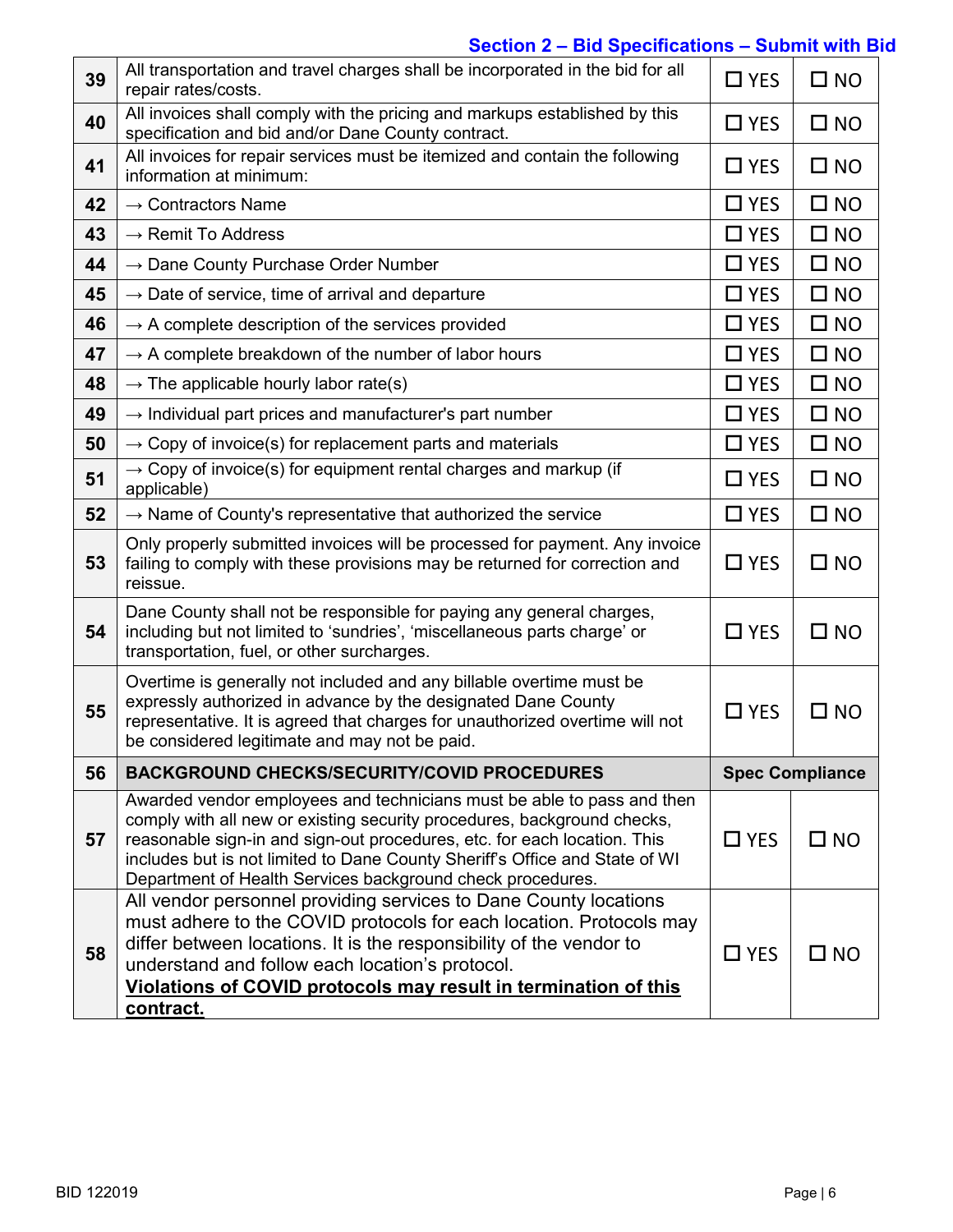| <b>Site Contact for</b><br><b>Scheduling</b>                        | Phone        | <b>Location</b>                                     | <b>Address</b>                                        | <b>Email Reports and Invoices To:</b> |
|---------------------------------------------------------------------|--------------|-----------------------------------------------------|-------------------------------------------------------|---------------------------------------|
|                                                                     |              | AEC - Expo Hall                                     |                                                       |                                       |
| <b>Don Kraft</b>                                                    | 608-267-3983 | AEC - Pavilion 1                                    | 1919 Alliant Energy Center Way                        | invoices@alliantenergycenter.com      |
| <b>Alliant Energy Center</b>                                        |              | AEC - Pavilion 2                                    | Madison, WI 53713                                     |                                       |
|                                                                     |              | AEC - Bob Johnson Center                            |                                                       |                                       |
| <b>David Sanborn</b><br><b>Consolidated Food</b><br><b>Services</b> | 608-845-1270 | <b>Consolidated Food Services</b>                   | 1000 Verona Road<br>Verona, WI 53593                  | invoices-cfs@countyofdane.com         |
| <b>Rick Lange</b><br><b>Emergency Management</b>                    | 608-215-2252 | <b>Emergency Management</b><br>(remodel in process) | 5415 King James Way<br>Fitchburg, WI 53719            |                                       |
|                                                                     |              | Dane County Courthouse                              | 215 S. Hamilton Street<br>Madison, WI 53703           |                                       |
| <b>Mike Collins</b>                                                 | 608-444-9563 | <b>City County Building</b>                         | 210 Martin Luther King Jr. Blvd.<br>Madison, WI 53703 |                                       |
| <b>Facilities Management</b>                                        |              | The Beacon                                          | 615 E. Washington Avenue<br>Madison, WI 53701         |                                       |
|                                                                     |              | Fen Oak                                             | 5201 Fen Oak Drive Suite 208<br>Madison, WI 53718     |                                       |
|                                                                     | 608-576-1273 | <b>Tellurian Detox</b>                              | 2914 Industrial Drive<br>Madison, WI 53713            |                                       |
| <b>Steve Hutchinson</b>                                             |              | <b>Job Center</b>                                   | 1819 Aberg Avenue<br>Madison, WI 53704                | fac.mgmt@countyofdane.com             |
| <b>Facilities Management</b>                                        |              | Neighborhood Intervention<br>Program                | 1227 N. Sherman Avenue<br>Madison, WI 53704           |                                       |
|                                                                     |              | Human Services Admin Building                       | 1202 Northport Drive<br>Madison, WI 53704             |                                       |
| <b>Kelly Splinter</b><br><b>Sheriff</b>                             | 608-284-6100 | <b>Public Safety Building</b>                       | 115 W. Doty Street<br>Madison, WI 53703               |                                       |
| Sue Eskola<br><b>Medical Examiner</b>                               | 608-284-6000 | <b>Medical Examiner's Office</b>                    | 3111 Luds Lane<br>McFarland, WI 53558                 |                                       |
| <b>Tracy Herold</b><br>Library                                      | 608-266-9297 | <b>Library Services</b>                             | 1874 S. Stoughton Road<br>Madison, WI 53716           |                                       |
| <b>Jon Triggs</b><br>Sheriff                                        | 608-284-6800 | Southeast Precinct<br>(remodel in process)          | 125 Veterans Road<br>Stoughton, WI 53589              |                                       |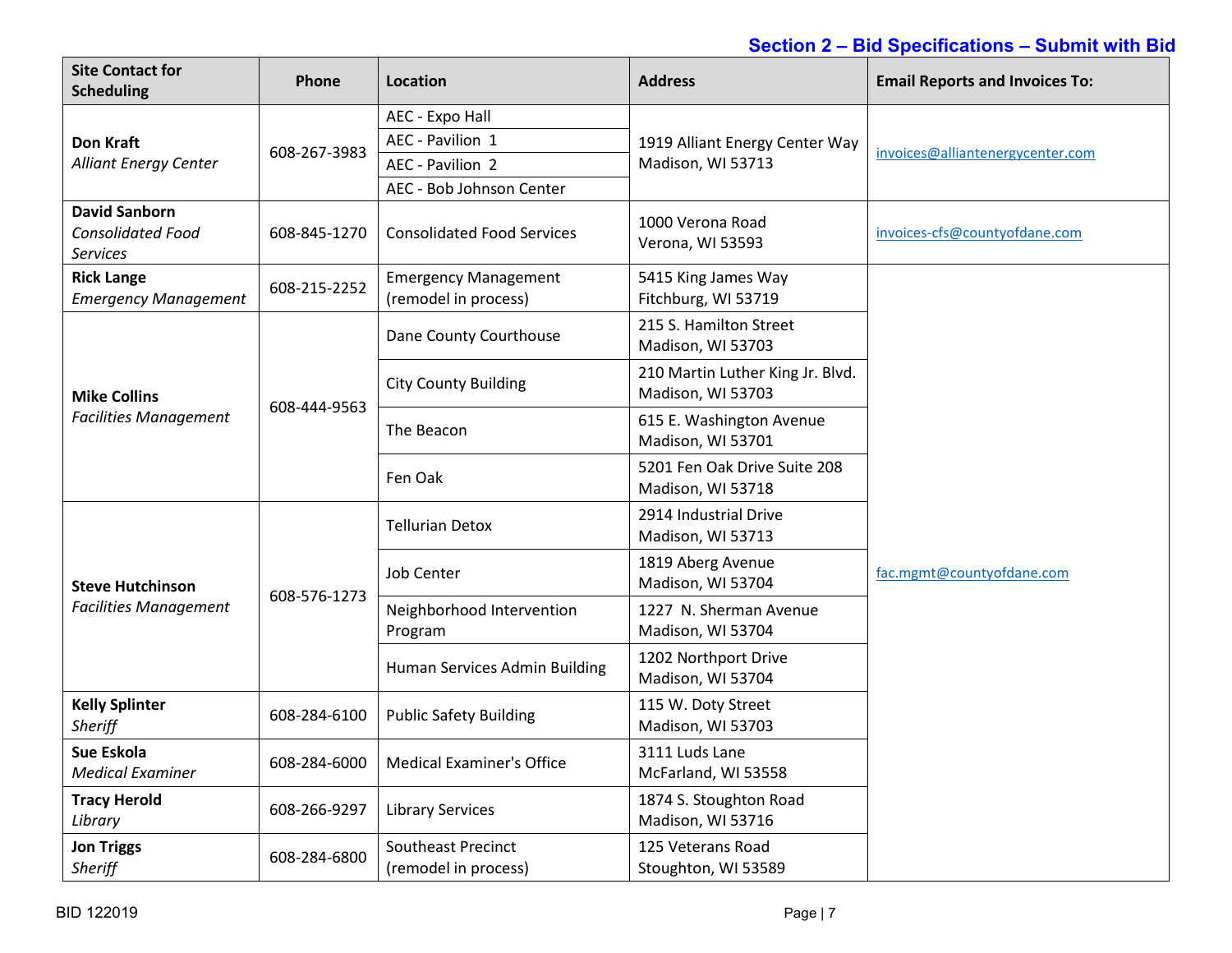| <b>Site Contact for</b><br><b>Scheduling</b>      | Phone        | Location                          | <b>Address</b>                               | <b>Email Reports and Invoices To:</b>     |  |
|---------------------------------------------------|--------------|-----------------------------------|----------------------------------------------|-------------------------------------------|--|
| <b>Shane Gannon</b><br>Highway                    | 608-575-6140 | Highway - Paint Booth             | 2302 Fish Hatchery Road<br>Madison, WI 53713 |                                           |  |
| <b>Jon Strandlie</b><br>Highway                   | 608-575-2243 | Highway - East District Campus    | 3103 Luds Lane<br>McFarland, WI 53558        | invoices-highway@countyofdane.com         |  |
| <b>Joe Prazak</b><br><b>Facilities Management</b> | 608-845-1225 | Badger Prairie Health Care Center | 1100 Verona Road<br>Verona, WI 53593         | bpinvoices@countyofdane.com               |  |
| <b>Suzanne Stute</b><br>Juvenile Shelter          | 608-246-3277 | Juvenile Shelter Facility         | 2402 Atwood Avenue<br>Madison, WI 53703      | invoices-juvenileshelter@countyofdane.com |  |
|                                                   |              | Airport - Terminal                | 4000 International Lane                      | invoices@msnairport.com                   |  |
|                                                   | 608-246-3383 | Airport - Parking Ramps           | Madison, WI 53704                            |                                           |  |
|                                                   |              | Airport - Glycol Mixing Building  |                                              |                                           |  |
| Doug Schuyler<br>Airport                          |              | Airport - Maintenance Building    | 2519 Grimm Street<br>Madison, WI 53704       |                                           |  |
|                                                   |              | Airport - Maintenance Building    | 2601 Darwin Road<br>Madison, WI 53704        |                                           |  |
|                                                   |              | Airport - Chiller Plant           | 3549 International Lane<br>Madison, WI 53704 |                                           |  |
| <b>Mike Ziesch</b><br>Sheriff                     | 608-267-8853 | <b>Ferris Center</b>              | 2120 Rimrock Road<br>Madison, WI 53713       | invoices@danesheriff.com                  |  |
| <b>Paul Howard</b><br>Waste & Renewables          | 608-444-7826 | Clean Sweep/Transfer House        | 7102 US Highway 12 & 18<br>Madison, WI 53718 | invoices-waste@countyofdane.com           |  |
| <b>Eddie Sherman</b>                              | 608-283-1657 | Zoo - Animal Health Center        | 702 S. Randall Avenue                        | invoices-zoo@countyofdane.com             |  |
| Henry Vilas Zoo                                   |              | Zoo - Concessions                 | Madison, WI 53715                            |                                           |  |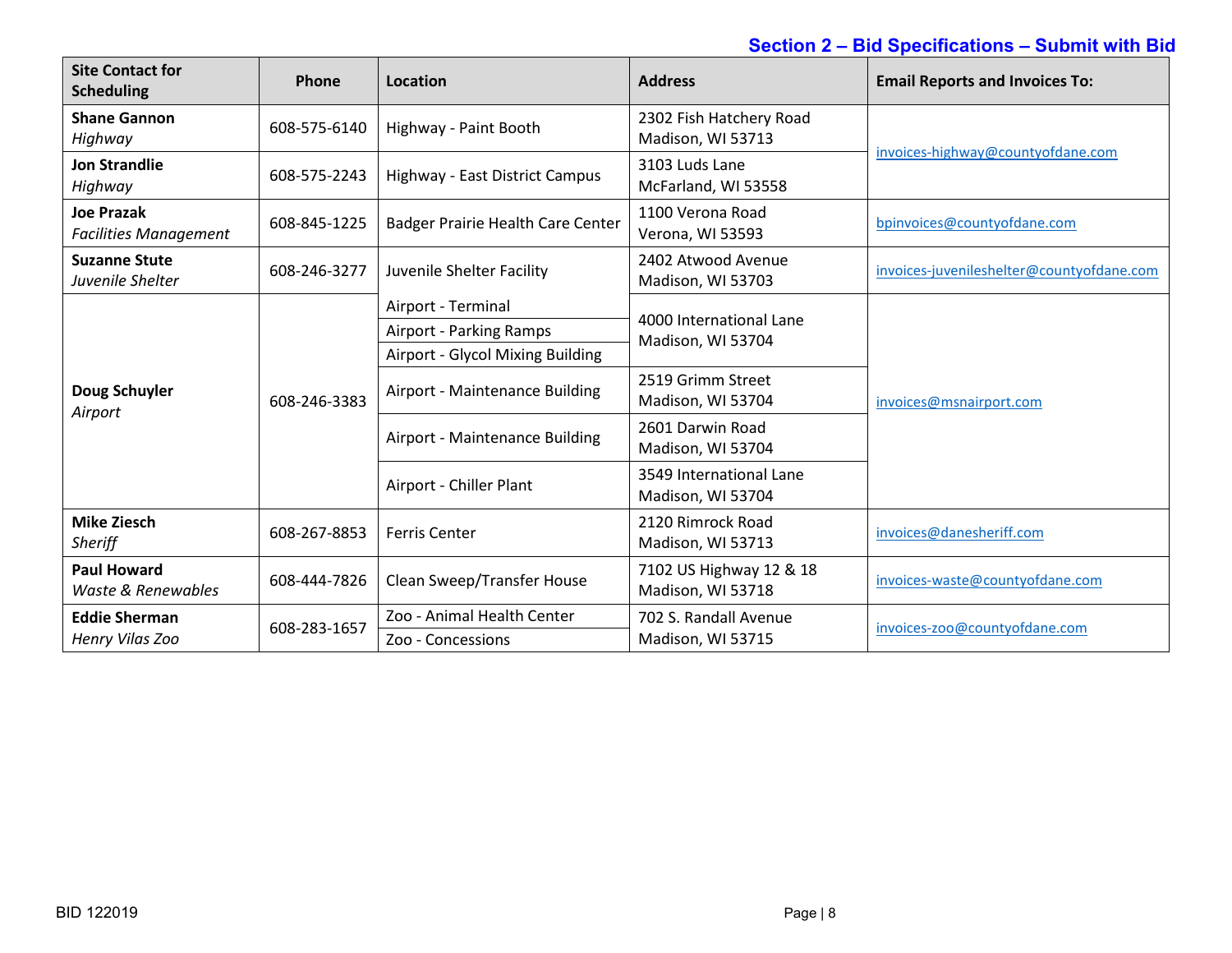## **SPECIFICATION DEVIATIONS**

| <b>Check One:</b><br>No deviations from bid specifications<br>$\Box$<br>$\Box$<br>Deviations from the bid specifications are present - see list below |                              |  |  |  |
|-------------------------------------------------------------------------------------------------------------------------------------------------------|------------------------------|--|--|--|
| Item#                                                                                                                                                 | <b>Deviation Explanation</b> |  |  |  |
|                                                                                                                                                       |                              |  |  |  |
|                                                                                                                                                       |                              |  |  |  |
|                                                                                                                                                       |                              |  |  |  |
|                                                                                                                                                       |                              |  |  |  |
|                                                                                                                                                       |                              |  |  |  |
|                                                                                                                                                       |                              |  |  |  |
|                                                                                                                                                       |                              |  |  |  |
|                                                                                                                                                       |                              |  |  |  |
|                                                                                                                                                       |                              |  |  |  |
|                                                                                                                                                       |                              |  |  |  |
|                                                                                                                                                       |                              |  |  |  |
|                                                                                                                                                       |                              |  |  |  |
|                                                                                                                                                       |                              |  |  |  |
|                                                                                                                                                       |                              |  |  |  |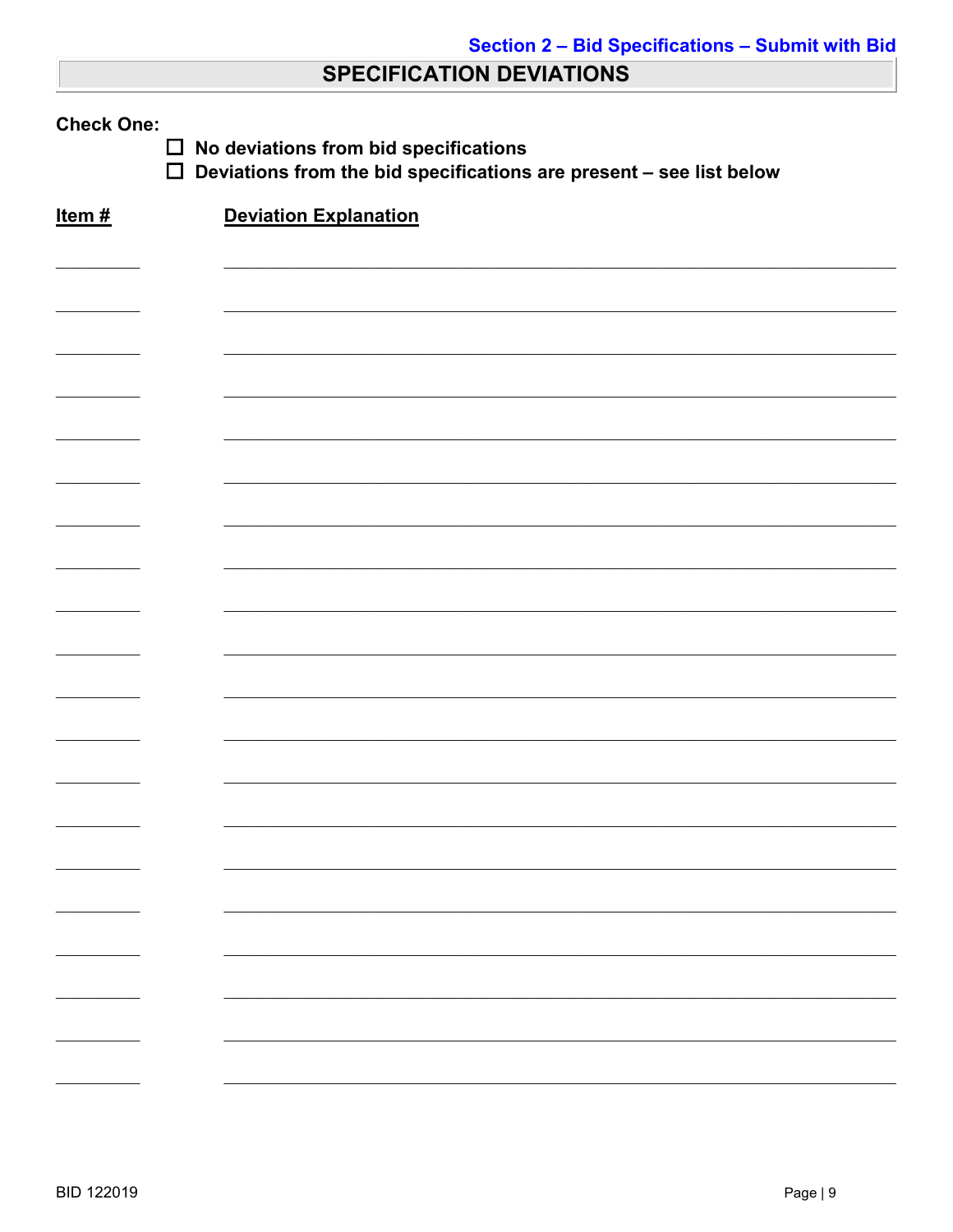### **PRICE PROPOSAL**

- **1. Pricing shall be inclusive of all labor, delivery costs and other expenses necessary to provide product in accordance with the specifications and terms and conditions of this bid document and your proposal.**
- **2. Download the Excel Spreadsheet titled "122019 Fire Sprinkler – Pricing".**
- **3. Fill in the Vendor Name (Row 4).**
- **4. Fill in Columns D, H, and L – these are all Unit Prices for Quarterly, Annual and 5 Year Inspections. The "Total" columns will auto-calculate, including Row 33 for Sub Totals and Row 34 for the Grand Total.**
- **5. Fill in the Hourly Rates for Repairs along with any Future Pricing % increases. The % increases will be applied to all inspections, hourly rates and discount off of list price for parts.**
- **6. Once the Pricing Spreadsheet is completed, save it and upload the Excel Spreadsheet with your bid submission packet to the Dane County Purchasing Dropbox located on the Dane Purchasing website. [\(https://www.danepurchasing.com/bids\)](https://www.danepurchasing.com/bids).**